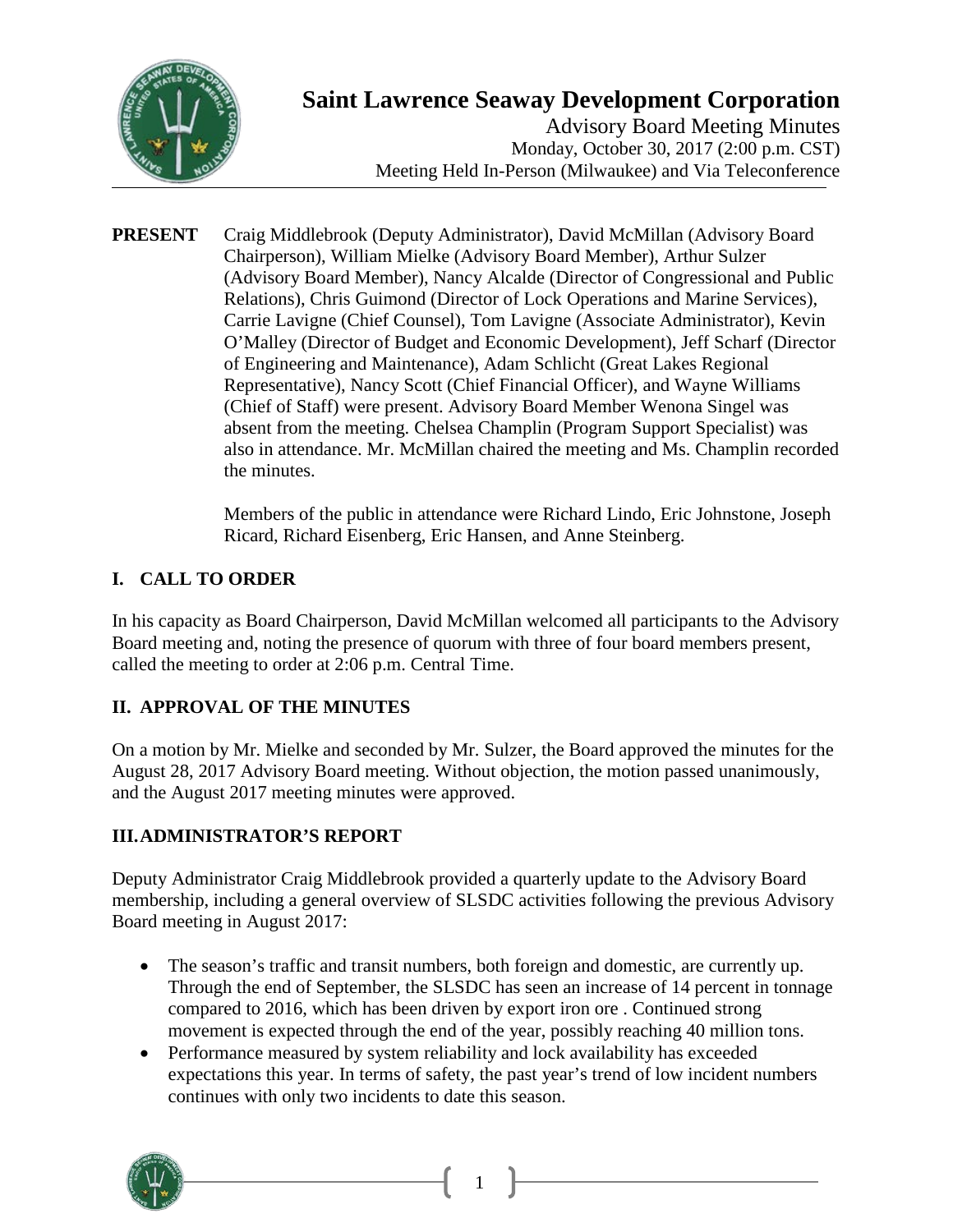- Regarding the SLSDC's budget, Deputy Administrator Middlebrook noted that FY 2017 numbers have been finalized and SLSDC is currently operating under a continuing resolution through December 8, 2017 for FY 2018. The Corporation received a preliminary report of a clean audit for FY 2017, with the DOT Office of Inspector General (OIG) having taken over the financial audit for the first time ever this year. Lastly, the administrative expense ratio in FY 2017 was a record low of 20 percent.
- In personnel news, it was reported that SLSDC public affairs specialist Joy Pasquariello plans to retire in January and there is no Administrator appointment expected at this time.
- Green Marine welcomed new participation from the largest U.S. lake carrier, Interlake Steamship Company, as well as from Great Lakes Towing.

# **IV.QUARTERLY UPDATES**

Associate Administrator Lavigne provided an update on the Asset Renewal Program (ARP), giving an overview contracts awarded for ARP projects at the end of FY 2017. Contactors have completed work on a new building at Eisenhower Lock that will house control equipment for the Hands-Free Mooring (HFM) system. SLSDC engineering staff, alongside a third-party contractor, are working on designs to install the HFM system at both Eisenhower and Snell Locks. Contracts have been awarded for the installation of the slots and rails at Snell Lock, for inspection and repair of the gatelifter, and for replacement of bad concrete in the north culvert at Eisenhower Lock. The ice flushing system at Snell Lock is in a transition period as the contractors continue to test options for modifying the existing valves. The contract to replace the *Robinson Bay* tugboat has been awarded and conversations with the awardee are ongoing.

- o Deputy Administrator Middlebrook further explained an ongoing situation with a nonawardee contractor's protest, which is currently under review by the U.S. Small Business Administration (SBA); the SLSDC is currently awaiting subsequent guidance.
- o Mr. Sulzer asked for more information about other bidders for the tugboat replacement contract.

The Canadian St. Lawrence Seaway Management Corporation (SLSMC) continues to work on vessel self-spotting research and development through a third-party contractor, and they are looking at alternatives to laser systems currently in place. As such, the SLSDC is awaiting test results from the SLSMC. All-season buoys are ready for deployment throughout the upcoming winter season.

- o Deputy Administrator Middlebrook requested an update on Great Lakes water levels.
- o Associate Administrator Lavigne responded to say that water levels are "pretty good," noting from the peak in late May the water is down 40 inches. Lake Ontario and the Montreal area had major flooding, but things are more stable now.

Mr. O'Malley reported on the SLSDC's budgetary and financial status, and started by saying that not much has changed since the previous Advisory Board meeting regarding agency funding. He commended Nancy Scott and her team for successfully closing out FY 2017, transitioning to FY 2018, and working with the DOT OIG on the annual financial audit. An expanded set of standards by the OIG were closely scrutinized, and Ms. Scott's team worked tirelessly to receive the Corporation's 54th consecutive clean audit. As for ARP funding, the SLSDC obligated just under \$28 million on 11 projects, most of which went towards the tugboat replacement project.

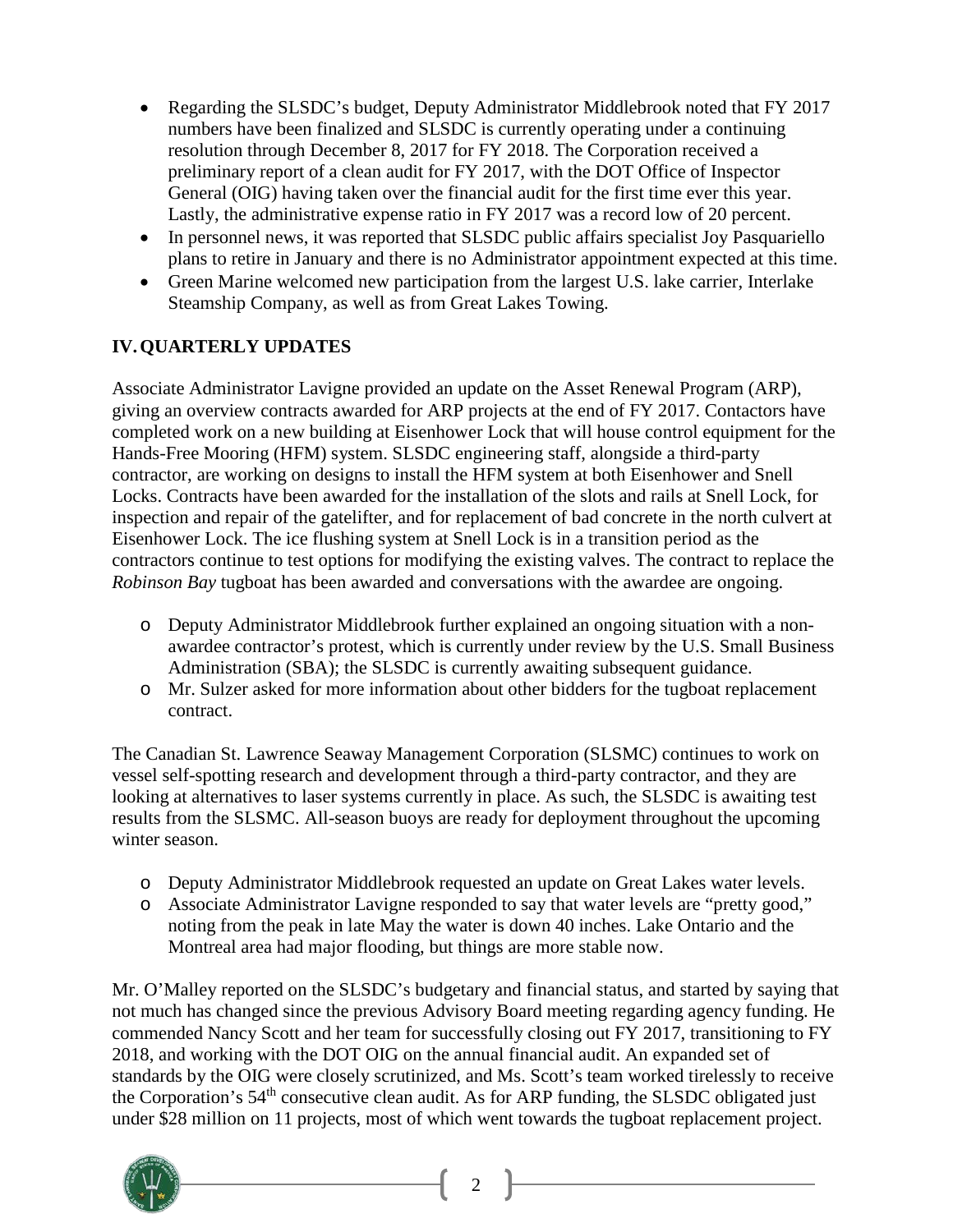About \$9.2 million was included as recovered funds from the previous year's funding. The SLSDC's unobligated balance (for emergency or capital project needs, which require DOT and OMB approval for use) is just under \$11 million to-date. The FY 2018 budgetary year has begun with a continuing resolution through December 8, 2017. The SLSDC's internal spend plan is currently affected as the Corporation currently plans for three different numbers between the President's, House, and Senate budgets of \$28.346 million, \$31.346 million, and \$36.028 million, respectively. The final number will impact ARP project implementation. Finally, the FY 2019 budget submission was approved by the Secretary of Transportation and has moved to OMB for a predicted passback in early December 2017. A "normal" budget schedule is expected beginning February of 2018.

o Deputy Administrator Middlebrook provided context regarding cuts in the FY 2016 budget and its effect on our relations with Canada. He noted that the Canadian Hands Free Mooring technology is ready to go live next year, as such, SLSDC is managing Canadian expectations that the SLSDC has had to delay its implementation of HFM until 2019. The SLSMC is counting on its completion as soon as possible.

Mr. O'Malley and Mr. Schlicht provided a report on trade and economic development activities. Mr. O'Malley noted that the SLSDC is hoping to "do more with our trade data," in new and robust ways for the benefit of Great Lakes Seaway stakeholders. He also mentioned an unusual phenomenon; that U.S. laker fleet are moving iron ore due to foreign-flag ships operating at capacity.

Mr. Schlicht also provided a report on trade and economic development activities. Adding to the points made by Deputy Administrator Middlebrook and Mr. O'Malley, he started by pointing out the 14 percent overall increase in overall Seaway activity in 2017, and that he expects that trend to continue through the remainder of the season. Other tonnage highlights compared to the 2016 season include a 58 percent increase in iron ore, a 13 percent increase in dry bulk, a 35 percent increase in general cargo, and a slight decrease in liquid bulk. While U.S. and Canadian grain saw a 21 percent increase in 2016, it has seen an overall decrease in the 2017 season. Mr. Schlicht also noted that the SLSDC recently represented the Great Lakes Seaway system at the Breakbulk Conference in Houston, which continues to prove effective in seeking out new business for Great Lakes ports. The SLSDC also attended the Conference of Great Lakes Governors and Premiers in Detroit, Mich., where HFM and other ARP projects were recognized as a benefit to the industry. Additionally, there was marked enthusiasm for cruising in the Great Lakes.

o Deputy Administrator Middlebrook noted the importance of the Conference, to say that the Governors and Premiers themselves come together to try and raise the profile of commercial navigation.

Mr. Schlicht concluded by introducing the Conference's initiative and support for "Blue Accounting," a large, aggregated data warehouse, operating under five different pilot programs, to bring new, Great Lakes-specific data to the commercial realm and to the public. Lastly, as the 2017 shipping season closes, the marketing and stakeholder outreach events for the 2018 season begin; including the annual HwyH<sub>2</sub>O conference in Toronto, stakeholder outreach meetings in Montreal in December and Toronto in January, the annual Waterways Conference in Cleveland in February, and the Calgary Seaway Day in March.

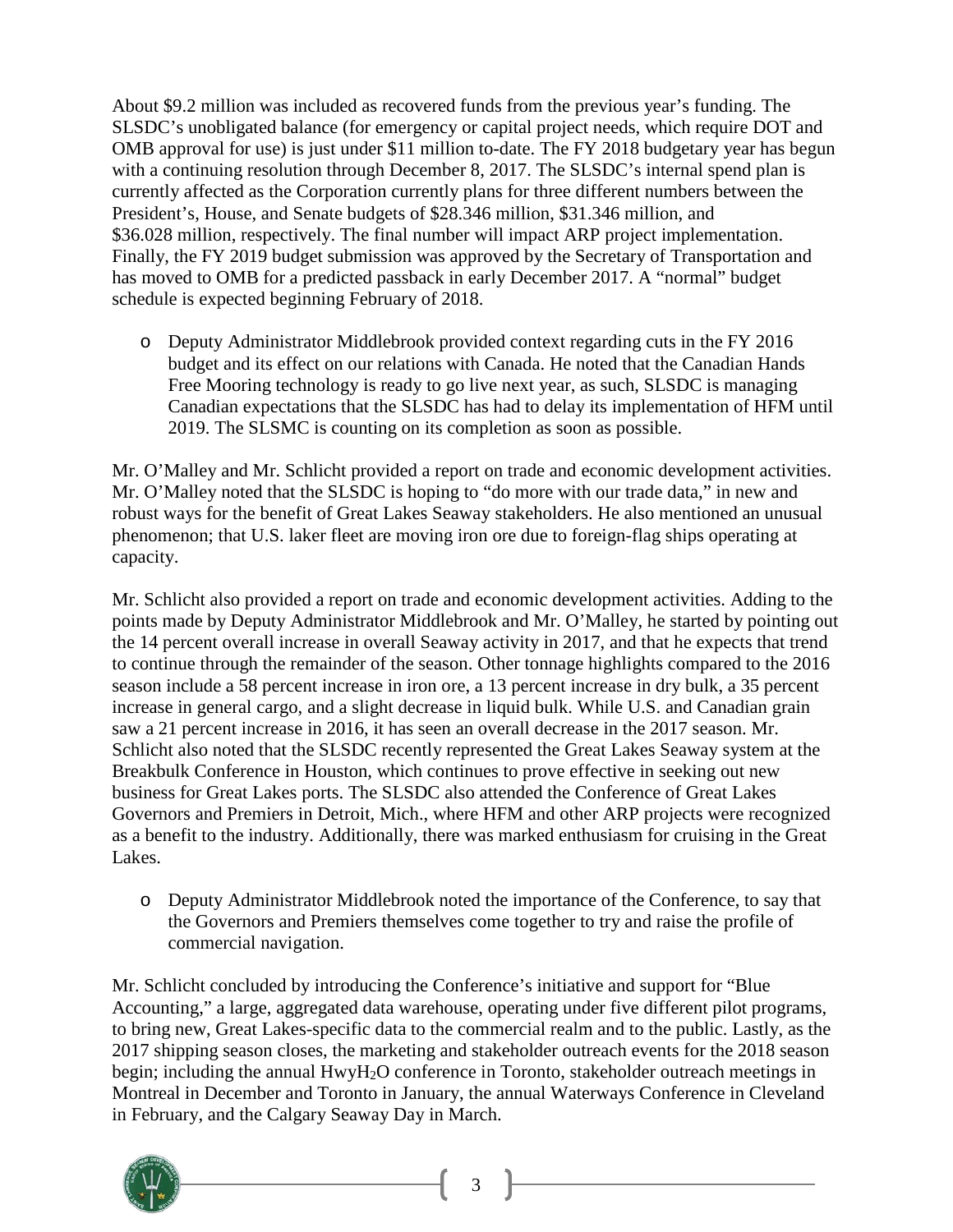Mr. Guimond presented his report on Lock Operations and Marine Services. During the 2017 navigation season, overall commercial transit numbers are up across the board. As for performance measures, system availability to-date is 99 percent and lock availability is 99.9 percent. He went on to describe the ballast water program, and that it continues to verify 100 percent of all tanks entering the Great Lakes.

- o Mr. Sulzer asked how ships are verified when they receive a letter of retention.
- o Mr. Guimond responded by saying that ships salinity levels are measured again on a downbound transit; if the numbers don't match they can be fined.
- o Deputy Administrator Middlebrook added background information, calling it the "lynchpin" of the ballast water management program, given that no ship enters the system without having its ballast water verified.

Mr. Guimond informed the group that a Notice of Proposed Rulemaking is pending review and comments by mariners and members of the public for two new anchorage areas near Cape Vincent, N.Y. He also provided an update on the maintenance work of the SLSDC's Marine Division, including the completion of the gatelifter ballast upgrade project, training with the tugboat, and preparing for the decommissioning fall buoy run. He concluded with an overview of the annual Quality Management System surveillance audit, a 2-day assessment completed by Lloyd's of London, echoing his assurance that the SLSDC has again met the requirements for the ISO 9001-2008 standard.

Deputy Administrator Middlebrook discussed the concept of operations white paper regarding "SeaTA," or "Seaway Time of Arrival," a proposed enhanced traffic management system, as written by the Volpe Center and the Federal Highway Administration's Intelligent Transportation Systems Joint Program Office, which provides travel-time estimates between current locations of vessels transiting the St. Lawrence Seaway. The SLSDC's end users would likely incorporate SeaTA to better utilize real-time data, making their practices safer and more efficient to great benefit. SeaTA expands upon pre-existing technology, including the Automatic Identification System (AIS) and Draft Information System (DIS), to provide enhanced fleet management and vessel tracking in the Seaway.

o Mr. Sulzer commented that SeaTA-supported time management would be very helpful for all vessels in the Great Lakes.

Ms. Alcalde reported on Congressional affairs and public relations, beginning by saying that there has not been a lot of legislative activity. The Administration's infrastructure package is still greatly anticipated, with discussions of a trillion-dollar program incorporating public-private partnerships to fund infrastructure. It is believed that any action on transportation and infrastructure will wait until tax and healthcare reform are resolved, realistically beginning next year. She added that the Commercial Vessel Incidental Discharge Act (CVIDA), the ballast water legislation for uniform national standard, has seen no further activity since the last quarterly report. As for government relations, Deputy Administrator Middlebrook participated in the Capitol Days session in Lansing, Mich. to talk about the importance of commercial maritime navigation to the state of Michigan, specifically the economic, environmental, and safety benefits of shipping. A joint committee hearing of Michigan state legislature was held on the importance of port development and other related topics. It was well-attended and was a "model to be used" moving forward in other Capitol Days. Finally, to enhance its efforts to educate, inform, and

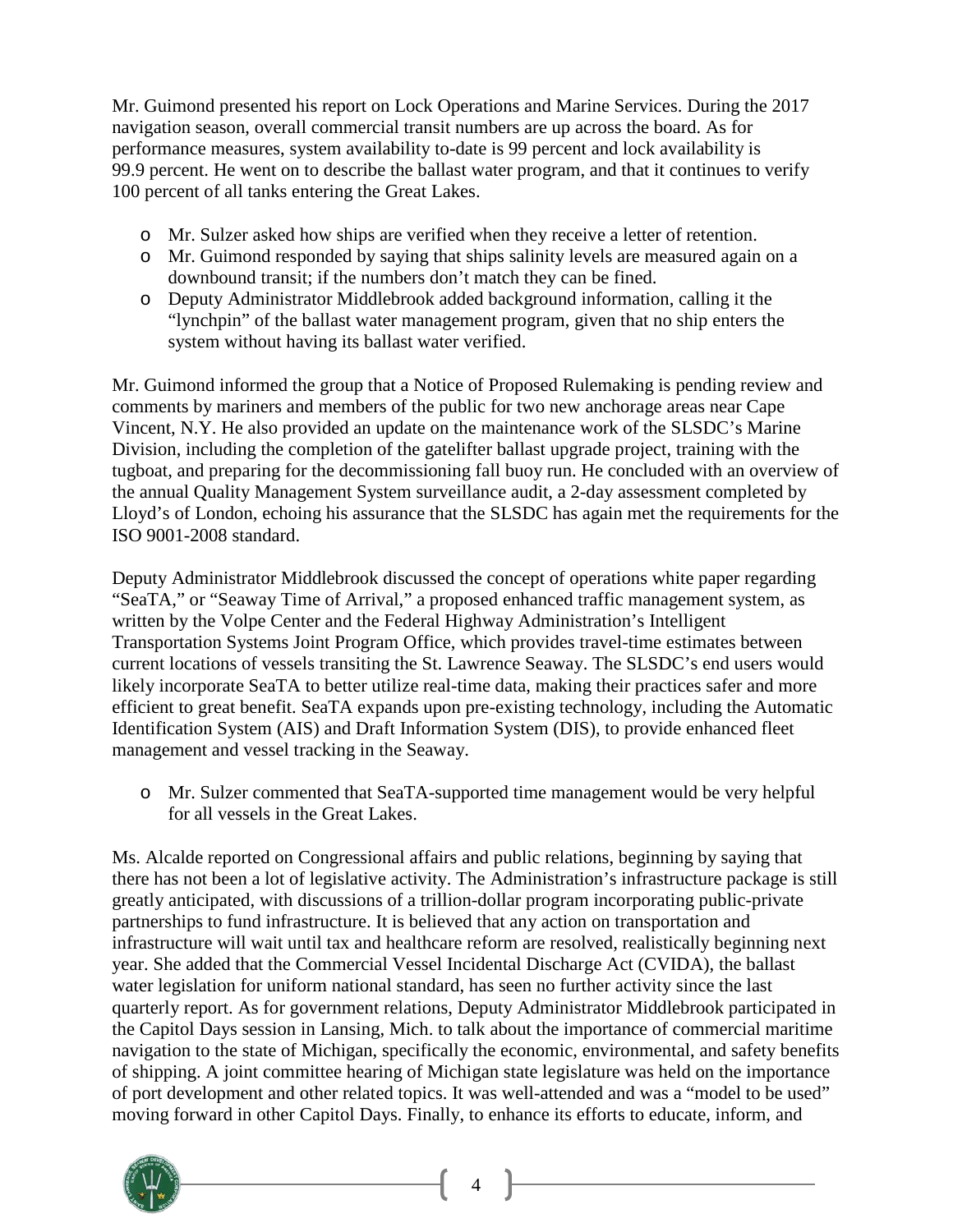amplify the benefits of Great Lakes/Seaway shipping, particularly to new and relevant audiences using social media, the Great Lakes Seaway Partnership will be working with the firm Shark&Minnow, based in Cleveland.

- o Mr. Sulzer requested contract and price information regarding the shark&minnow selection.
- o Ms. Alcalde answered to say the firm was awarded a one-year contract and that the cost was split among the Partnership's founding members.
- o Mr. Sulzer requested to be kept in the loop, and offered his connections and services to further their initiative.

#### **V. REMARKS FROM THE PUBLIC**

Chairman McMillan invited the members of the public to introduce themselves and share their questions or concerns. He briefly introduced himself and the purpose of the SLSDC Advisory Board, and invited both Mr. Mielke and Mr. Sulzer to introduce themselves as well.

- Leann Kingston (Milwaukee, Wis.): She explained that she is nervous about what cargoes are carried on Great Lakes ships, as well as possible manipulation through data and advertising.
- Eric Hansen (Milwaukee, Wis.): representing the Citizens Acting for Rail Safety, a grassroots, non-partisan, regional organization that came into being out of concerns about Balkan Oil. He highlighted the interconnection between tar sands, crude oil, ethanol, and the Great Lakes.
- Amy Eisenberg (Erie, Penn.): Executive Assistant at the Erie Maritime Foundation, which primarily promotes workforce development with inner-city youth. She noted that she has been working closely with Mr. Sulzer to develop a magnate school for maritime trade education within Erie School District.
- Rich Eisenberg (Erie, Penn.): Executive Director of the Erie Maritime Foundation and a founder of the Bayfront Maritime Center. He works with inner city youth and educational programs, adding that Mr. Sulzer has been a help to their program, including working with the Donjon Shipyard in Erie. They are also working with the Port of Erie to provide access to the water, and building a STEM school ship, adapting sailing, etc. Their big push remains workforce development.
- Richard (Toby) Lindo (Chicago, Ill.): was born in Watertown, N.Y. and used to boat in the Thousand Islands. He is part of the Chicago maritime community, Chicago Maritime Museum, and the Executive Director of the Chicago Maritime Arts Center to teach. He hopes the SLSDC and Great Lakes Ports will support and promote workforce development around the Great Lakes.

Chairman McMillan circled back to the public's questions. He noted that the SLSDC brings together federal agencies like the U.S. Environmental Protection Agency, U.S. Coast Guard, and the U.S. Department of State to work together effectively.

Deputy Administrator Middlebrook responded to say that, for the last 6-7 years, the SLSDC has worked incredibly closely with the EPA, including especially on ballast water. He went on to explain the SLSDC and how it is a unique organization: it is a public government corporation, it